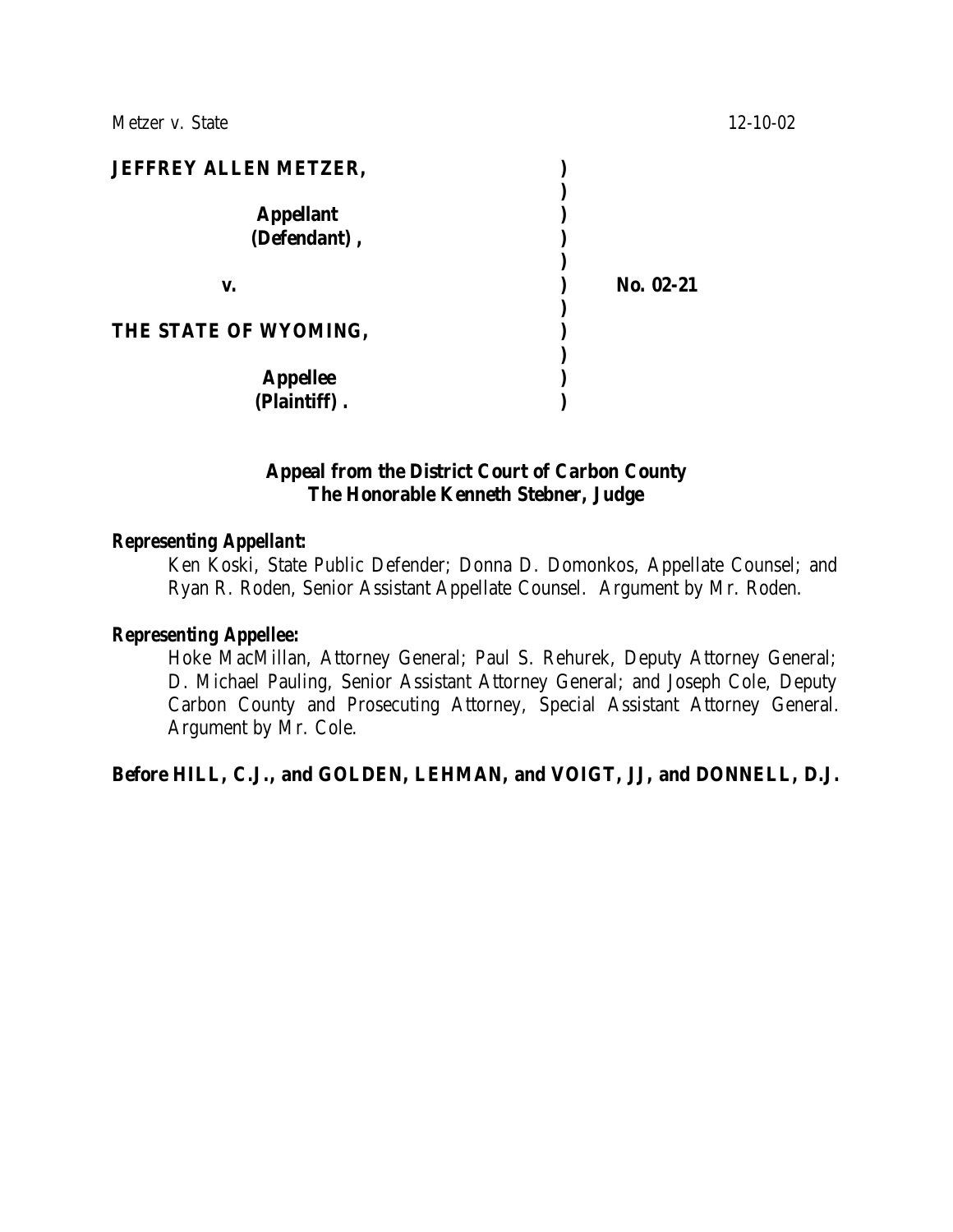### **DONNELL, District Judge.**

[¶1] Jeffrey Metzer appeals his convictions on two counts of aggravated burglary in violation of Wyo. Stat. Ann. § 6-3-301(a) and (c)(i) (LexisNexis 2001). Mr. Metzer asserts that there was not sufficient evidence to convict him for aggravated burglary. He further argues he was denied a fair trial by virtue of the State's failure to disclose a witness in violation of *Brady v. Maryland,* 373 U.S. 83, 83 S.Ct. 1194, 10 L.Ed.2d 215 (1963) and related cases.

[¶2] We affirm.

# **ISSUES**

[¶3] Appellant raises two issues on this appeal:

1. [Was] there sufficient evidence to convict appellant of two counts of aggravated burglary?

2. [Was] Appellant denied a fair trial by the State's failure to disclose a witness and information pertaining to other possible suspects in violation of *Brandy* [sic] *v. Maryland?*

The State phrases the second issue somewhat differently:

Was Appellant denied a fair trial by the State's failure to provide him a copy of a police report prior to trial?

# **FACTS**

[¶4] On May 2, 2001 at about 5:00 p.m., Darlene Lovato returned to her home in Rawlins. It was snowing at the time, and she noticed fresh footprints on her front porch. She also noticed that the house was unusually cold when she entered. This drew her attention to an open back door where she observed a broken lock. Further seeing her bedroom was in a state of disarray, she retreated to her car and called police.

[¶5] Officer Mike Rose arrived on the scene and observed what he described as boottype footprints near the back door, approximately size 11. He followed the tracks but eventually lost them on wet pavement. He did not photograph or otherwise preserve this evidence. An inventory of Ms. Lovato's property revealed that she was missing about \$80 from a bowl in her living room, a moneybag containing some \$300 in \$2 bills, some silver coins, and a .38 caliber Colt revolver and nylon holster.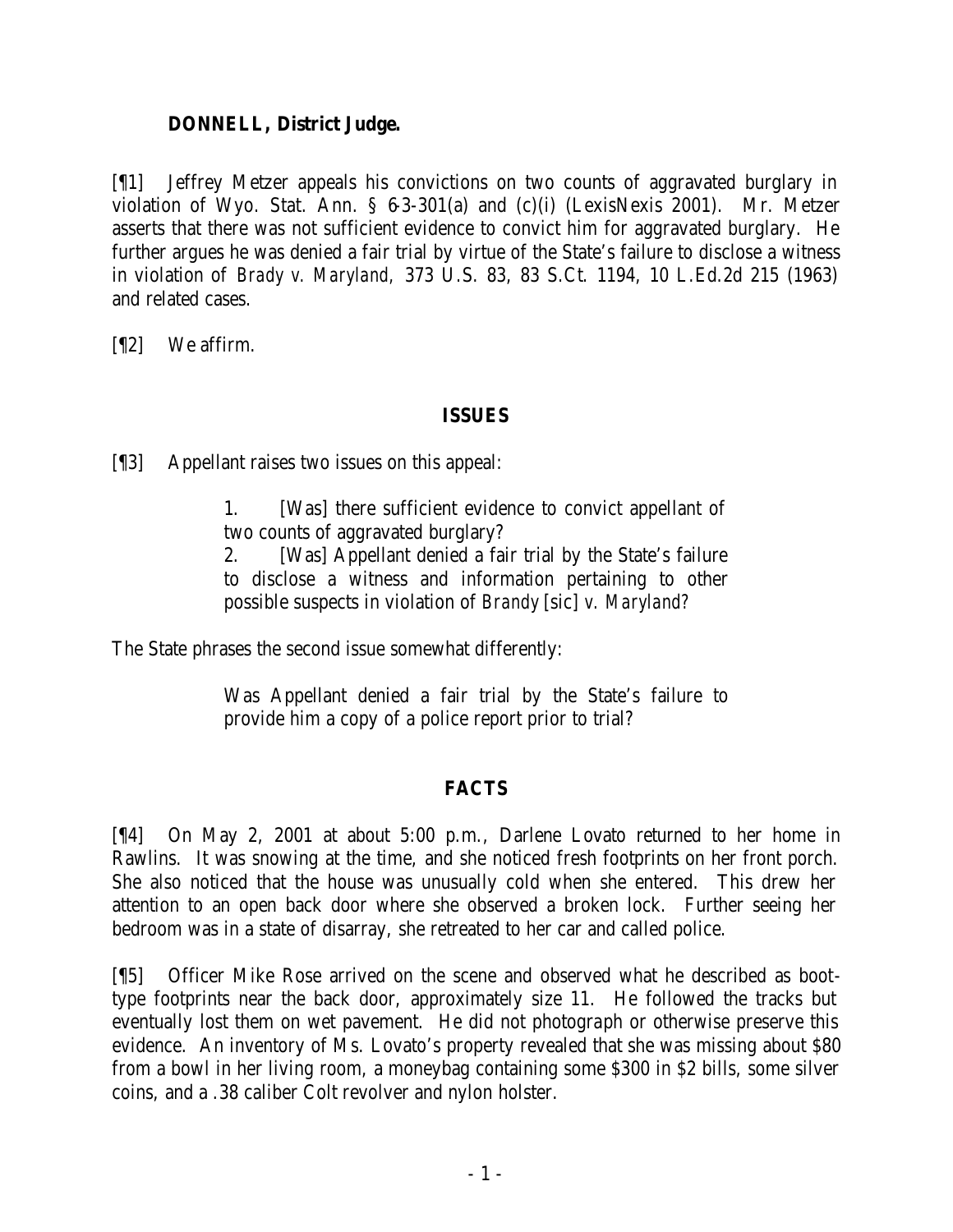[¶6] On the following day at about 11:45 a.m., John France left his home in Rawlins to go to lunch. When he returned at about 1:30 p.m. he saw water on a hallway floor and a music box on the bedroom floor. The doors to the medicine cabinet in the bathroom and the linen closet were also standing open. Once again, police were called and footprints of approximately size 9 to 11 were observed in the snow. Missing from the France home were two \$1 bills and a .22 caliber Browning semiautomatic pistol.

[¶7] Local merchants were contacted by police and asked to keep an eye out for anyone passing \$2 bills. On May 6 a female customer passed a \$2 bill and three silver dimes at a local Mini-Mart. An alert clerk took down the license number and a description of the car, and at about noon on that day Appellant, while driving the subject automobile, was stopped by police. Metzer admitted that his driver's license was suspended and was asked to step out of the car. He was then asked whether or not he had anything in his pockets, whereupon he produced what was later determined to be 60 \$2 bills. The officer suggested a detective might like to visit with him, at which point Mr. Metzer fled. He was quickly apprehended and arrested. The money and his boots, Nike lug-soled size 10, were taken into evidence. A subsequent interview of Kristen Setright, the owner of the car Metzer had been driving, confirmed that she had passed the \$2 bill and silver coins at the Mini-Mart. A consensual search of her house turned up several silver dimes on the living room floor but no other incriminating evidence.

[¶8] On June 20, 2001 a local fisherman found a .22 caliber Browning semiautomatic pistol in shallow water on the north side of Teton Reservoir, a reservoir south of Rawlins. Mr. France identified the weapon as his. On July 21, 2001 children located a .38 caliber Colt revolver in a nylon holster, again in shallow water at Teton Reservoir about 100 yards from where Mr. France's pistol was found. Ms. Lovato identified this gun as her missing revolver. Both were rusty, indicating that they had been in the water for some time. No fingerprints were recovered from the guns or from any of the bills found in Appellant's possession.

[¶9] Trial was conducted in August of 2001. There was no real issue with respect to any of the elements of aggravated burglary except for the identity of the burglar. Testimony on both counts indicated that the houses in question had been entered without authority of the owners on the dates and at the places alleged; that property had been stolen (thus inferring intent to commit larceny), and; that the burglar had become armed with a deadly weapon in each case, those weapons being the .22 caliber Browning and the .38 caliber Colt.

[¶10] Testimony showed that Ms. Lovato had been relieved of 150 \$2 bills and some silver coins, including dimes, in the burglary, and that Appellant had been apprehended with 60 \$2 bills in his pocket only four days later. The evidence showed that his girlfriend passed a \$2 bill and three silver dimes on the same day and that \$2 bills and silver coins were not commonly tendered at the local Mini-Mart. Testimony also showed that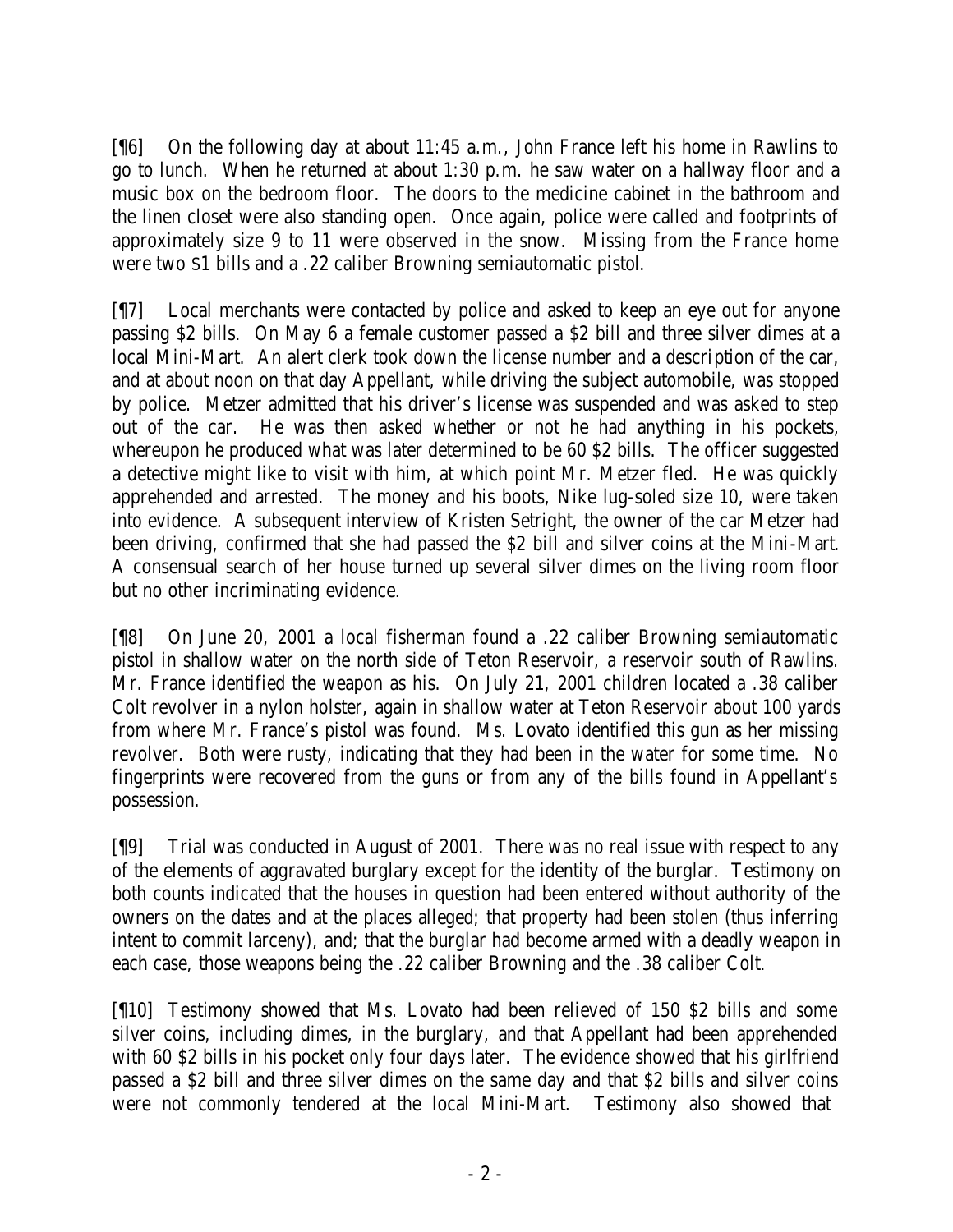Appellant attempted to flee when the issue of a detective came up, thus implying guilty knowledge. Appellant's boots and photographs of the tracks at the France burglary were provided to the jury for comparison and, while the footprint evidence at the Lovato burglary was less conclusive, the evidence found there did not exclude Appellant as the burglar. Also provided was evidence by which the jury might conclude both burglaries had been committed by the same person. Most compelling were the two handguns, stolen from private homes during daylight hours within a day of each other and located in a reservoir within 100 yards of each other.

[¶11] Appellant testified on his own behalf. He admitted that he had been out of work and low on funds at the time of the burglaries. He explained that he had received the \$2 bills in payment for a guitar he sold in Oregon about 18 months earlier to a man he barely knew by the name of Justin. He said that he had been at Ms. Setright's house packing for a move to Casper on May 2 and 3. Finally, he indicated that he ran from the police because of his suspended driver's license.

[¶12] Detective Ford of the Rawlins Police Department also testified at trial, and it was through him that Appellant learned of certain additional information he considers critical. Detective Ford disclosed at trial that two other people were known to have passed \$2 bills in Rawlins during the time at issue, one of them being a Mr. Rudy Makinen. The detective had interviewed Mr. Makinen and eliminated him, in his own mind, as a suspect. However, no report of this interview was delivered to the defense prior to the trial.

[¶13] The State, realizing the problem here, immediately located Mr. Makinen and made him available for interview by the defense. He was then called to testify by the defense. He said he had purchased ten \$2 bills from a Cheyenne railroader at George's Bar and Grill in Rawlins. He believed they were all new bills from 1976 and were sequentially numbered. Appellant moved for a mistrial on the grounds that the State had improperly withheld evidence. The motion for mistrial was denied. There is no indication that the defense requested a recess or additional time to investigate or try to learn the identity of the unknown railroader.

[¶14] Defendant was convicted on both counts of aggravated burglary and sentenced on November 19, 2001 to concurrent terms of five to seven years each.

# **DISCUSSION**

[¶15] Metzer first alleges the evidence was not sufficient to sustain his convictions.

When reviewing a sufficiency of the evidence claim in a criminal case, we must determine whether a rational trier of fact could find the essential elements of the crime were proven beyond a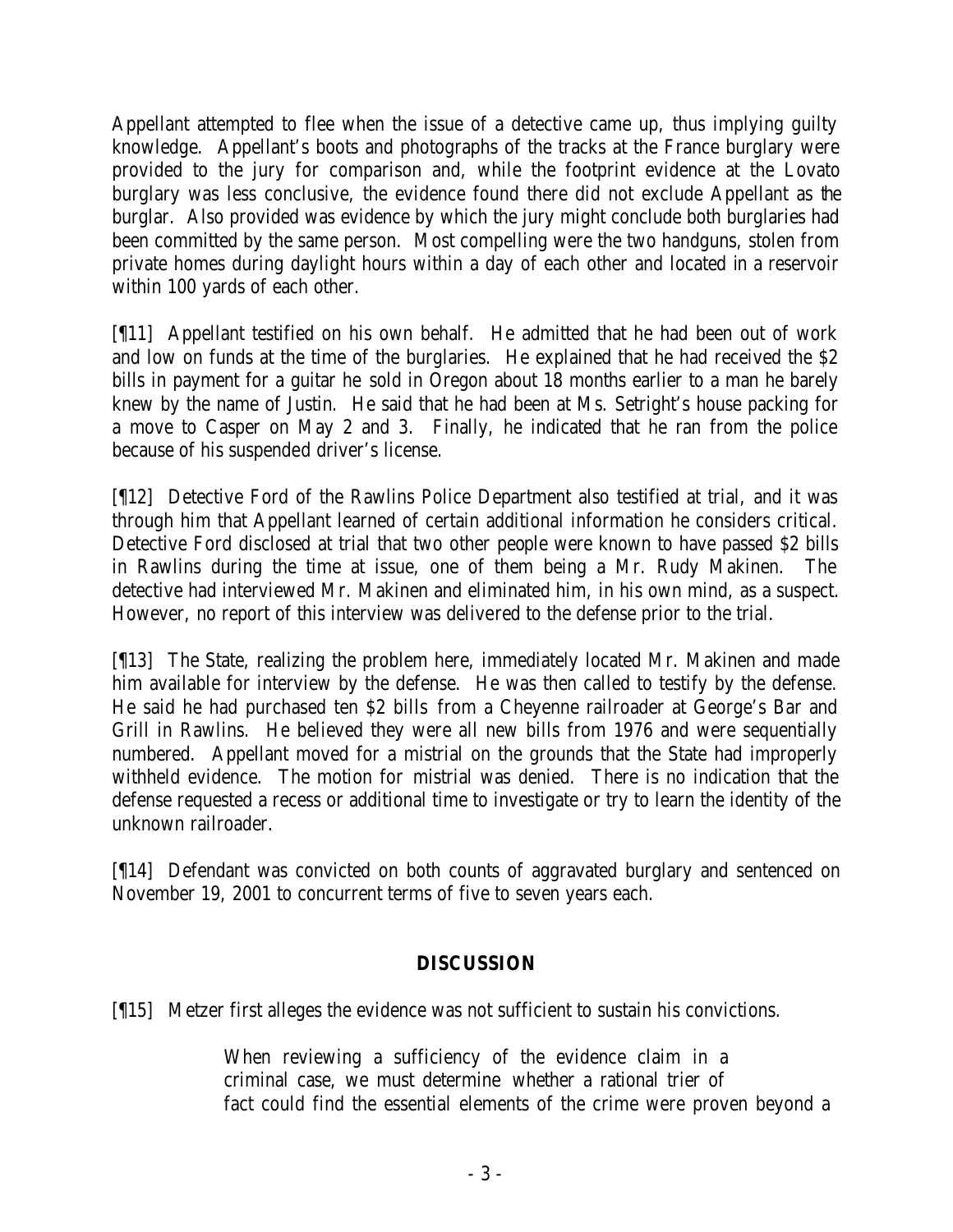reasonable doubt. *Jennings v. State*, 806 P.2d 1299, 1302 (Wyo. 1991) (quoting *Munson v. State,* 770 P.2d 1093, 1095 (Wyo. 1989)). We do not consider conflicting evidence presented by the unsuccessful party, and afford every favorable inference which may be reasonably and fairly drawn from the successful party's evidence. *Bloomquist v. State*, 914 P.2d 812, 824 (Wyo. 1996).

*Williams v. State*, 986 P.2d 855, 857 (Wyo. 1999). The court does not substitute its judgment for that of the jury but rather determines only if a quorum of reasonable and rational individuals would, or even could, have come to the same result as the jury did. *Bloomquist v. State,* 914 P.2d 812, 824 (Wyo. 1996).

[¶16] The following evidence concerning the identity of the burglar was presented to the jury in this matter:

1. Two burglaries of private homes occurred during daylight hours. This is not a common event in Rawlins, yet these burglaries occurred only one day apart. Firearms and money, including in one case numerous \$2 bills and silver coins, were stolen in each burglary.

2. Footprints or tracks similar to the prints left by Appellant's boots were observed at each scene.

3. The stolen firearms were located in a reservoir within 100 yards of each other, and both had apparently been in the water for quite some time.

4. Appellant's girlfriend was observed passing a \$2 bill and silver dimes only four days after the first burglary, and this was quite uncommon. Appellant was captured on the same day with 60 \$2 bills in his possession. Additional silver coins were found on the floor at his girlfriend's residence. The \$2 bills in Appellant's possession were not new and were not sequentially numbered.

5. Appellant fled police when he was advised that a detective would like to speak to him.

6. Although Appellant indicated that he had been painting and packing for two days before he was arrested, no sign of either was observed at his residence. He was unable to produce, or even provide the full name of, the individual who allegedly paid him in \$2 bills for his guitar, and he did not explain why he was walking around with this money in his pocket some 18 months after he obtained it.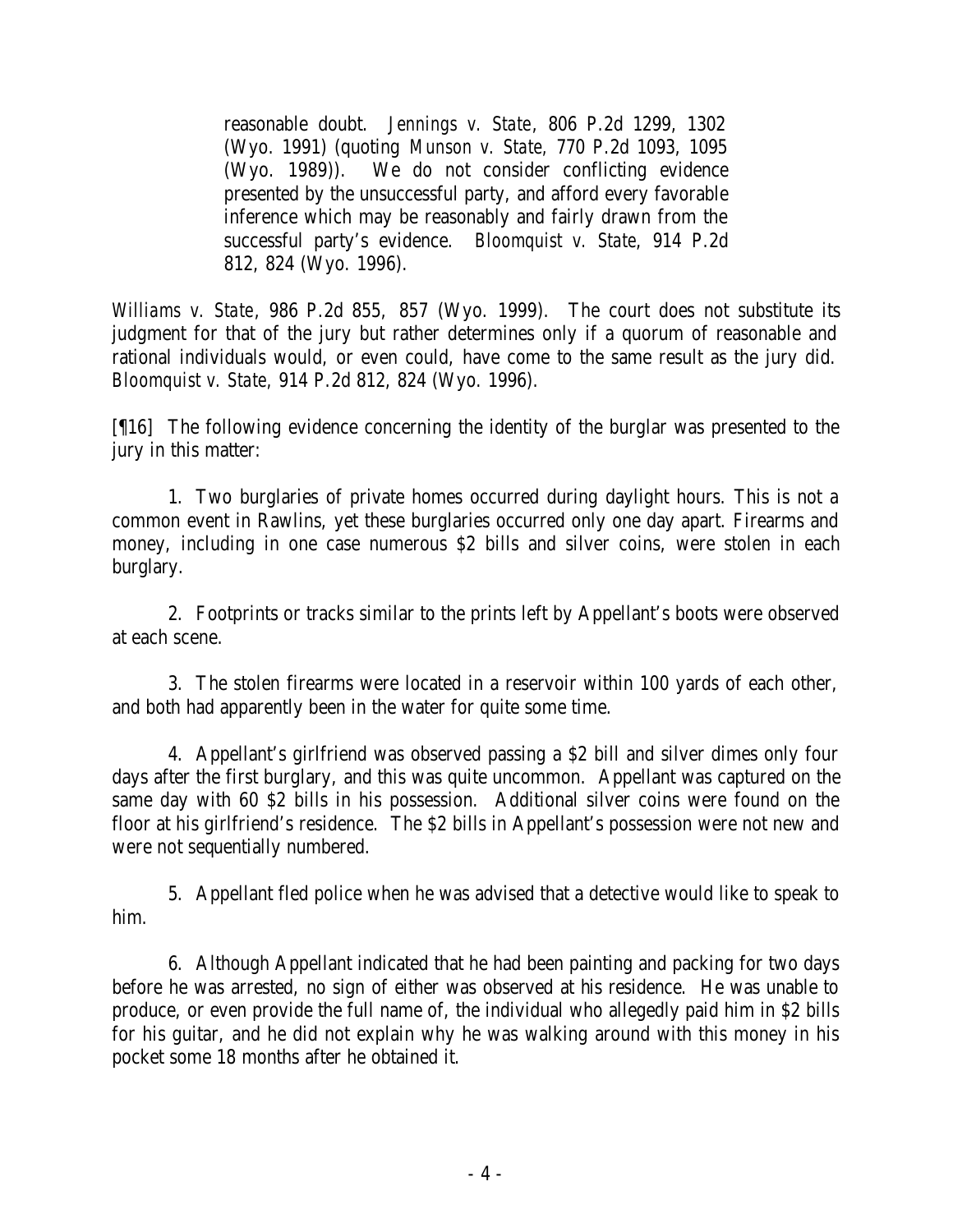7. Appellant admitted he was nearly broke and unemployed at the time of the burglaries, thus providing a motive for same.

[¶17] Appellant points to certain "missing" evidentiary items such as the lack of fingerprints, and he offers numerous alternative explanations for the presence of the firearms in the reservoir. That is all well and good, but it is not the point. We do not consider conflicting evidence offered by Appellant, and we consider all of the evidence in a light most favorable to the prevailing party, in this case the State. Given the undisputed facts that Appellant was in possession of a large number of \$2 bills, an unusual currency to say the least, and that silver coins were discovered strewn on the floor at his girlfriend's house; that his boots left a print similar to those found at both scenes; that the *modus operandi* in both crimes was similar; that both firearms were recovered in the same location, thus indicating they were probably stolen by the same person; that Appellant fled from the police; that he provided no verification of his alibi; that the physical evidence actually contradicted his story; and that Appellant himself provided the motivation for these crimes, we conclude that the evidence was such that a reasonable jury might fairly conclude beyond a reasonable doubt, as it did here, that both of the burglaries were committed by the same individual and that Appellant was that person.

[¶18] Appellant also argues that he was deprived of a fair trial when the State failed to disclose evidence favorable to his defense, that being the existence and identity of Mr. Makinen.<sup>1</sup> The State does not here dispute the fact that it failed to provide the evidence at issue, albeit mistakenly. That is of no moment. "In *Brady v. Maryland,* 373 U.S. 83, 83 S. Ct. 1194, 10 L. Ed. 2d 215 (1963), the Supreme Court set forth the basic principle that the prosecution violates due process by suppressing favorable evidence that is material either to the guilt or to the punishment of the accused, 'irrespective of the good faith or bad faith of the prosecution.'" *Davis v. State*, 2002 WY 88, ¶14, 47 P.3d 981 ¶14 (Wyo. 2002).

[¶19] The State argues, however, that there was no prejudice to Appellant because it promptly made Mr. Makinen available for interview, and Appellant called him to testify. The State points out as well that, while Appellant moved for a mistrial, he did not ask for additional time to investigate or to interview Makinen. As in *Davis:*

> We must determine, therefore, whether the government's failure to disclose evidence favorable to the defendant deprived the defendant of a fair trial under *Brady* by considering whether the "favorable evidence could reasonably be taken to put the whole case in such a different light as to undermine confidence in the verdict." *Id.* at 290, 119 S. Ct.

<sup>&</sup>lt;sup>1</sup> We note that the evidence at issue was not completely suppressed, rather it was provided late. Nevertheless, we consider the matter at the outset as though the jury never heard Mr. Makinen's testimony.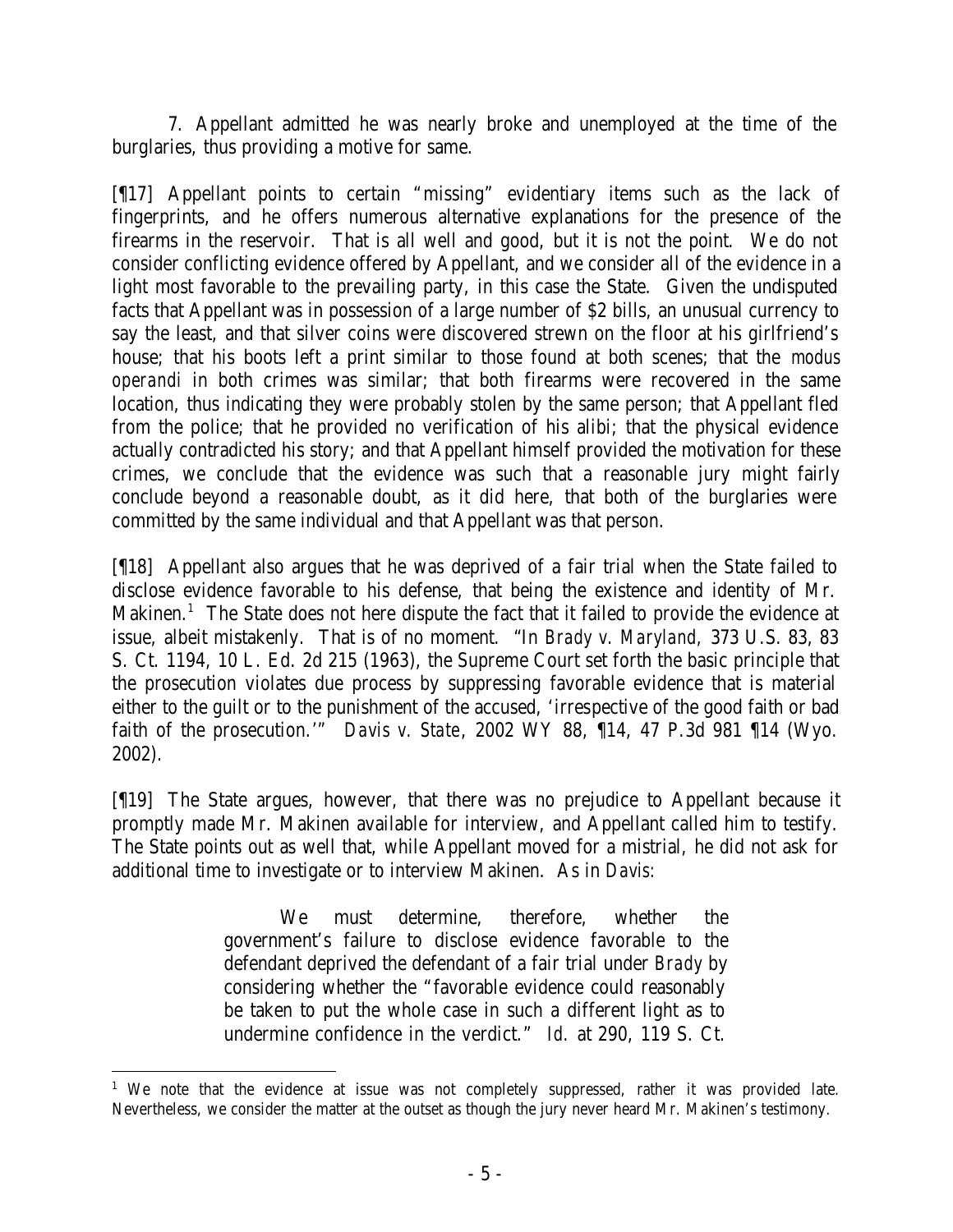at 1952 (quoting *Kyles,* 514 U.S. at 435, 115 S. Ct. at 1566). In order to establish a *Brady* violation, a defendant must demonstrate that the prosecution suppressed evidence, the evidence was favorable to the defendant, and the evidence was material. *Helm v. State*, 1 P.3d 635, 639 (Wyo. 2000).

*Davis* ¶16.

[¶20] Evidence is "material" if:

"its suppression undermines confidence in the outcome of the trial." *Bagley,* 473 U.S. at 678, 105 S. Ct. at 3381. In *Kyles*, the Court further reviewed the meaning of materiality as it relates to the final result of the trial:

*Bagley's* touchstone of materiality is a "reasonable probability" of a different result, and the adjective is important. The question is **not** whether the defendant would **more likely than not** have received a different verdict with the evidence, but whether in its absence he received a fair trial, understood as a trial resulting in a verdict worthy of confidence. A "reasonable probability" of a different result is accordingly shown when the government's evidentiary suppression "undermines confidence in the outcome of the trial."

*Davis* ¶19. (Emphasis in original.) (Citations omitted.)

[¶21] Defendant's theory at trial was to the effect that someone else committed the burglaries, and evidence that someone else had been passing \$2 bills in Rawlins would initially appear to be at least of significant interest. However, this was one of those leads that, in the end, simply did not pan out. There is no doubt that the State had an obligation to produce the evidence as part of the court's discovery order, and it would certainly have been better if this had been done in a timely manner. However, the State promptly produced Mr. Makinen when his name came up at trial, and the defense had an opportunity to interview him at that time. Apparently, sufficient time was afforded the defense as no recess was requested. More importantly, Mr. Makinen testified at trial, and the jury had the opportunity to hear what he had to offer. His testimony indicated that the bills he purchased were new and sequentially numbered, unlike Ms. Lovato's bills, which were used and had been collected over a period of time. While he could not identify the railroader from whom he bought the bills, there is no indication in the record that Appellant requested additional time to attempt to locate this person or that any new evidence concerning his identity has been discovered even now. The jury had a full